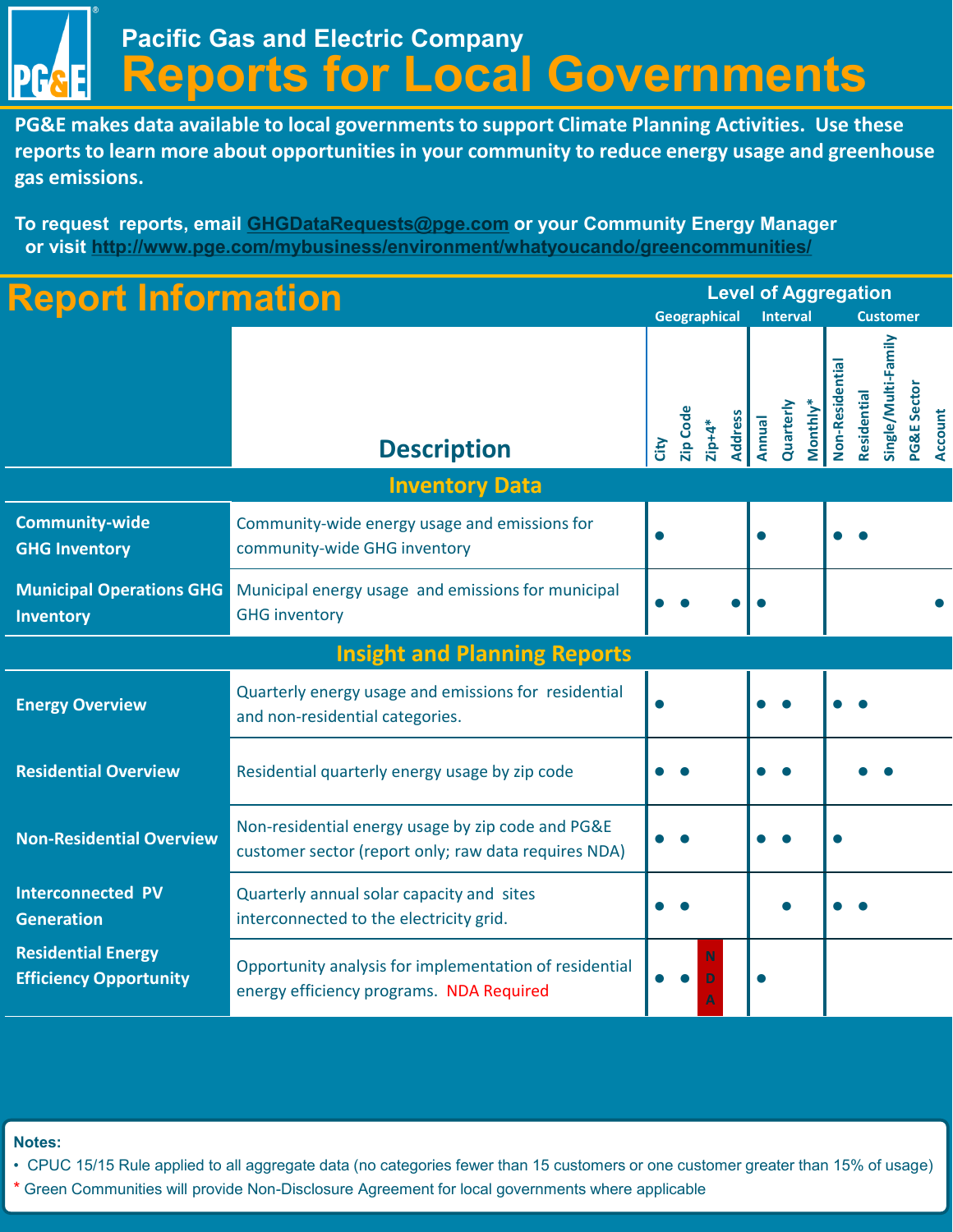# **GHG Inventory Reports**

**Provides local governments with the data needed to develop GHG inventories and climate action plans. PG&E worked with ICLEI - Local Governments for Sustainability (ICLEI) to develop the two standardized reports described below.** 

#### **Community-wide GHG Inventory**

**Contains aggregated electricity and natural gas use across a city or county, and associated CO2 emissions. Data is further divided into Residential, Commercial and Industrial categories, as well as Direct Access.** 

|                          |             |                                                                                                                             |                                           |                                                  |                                                                             |                                                         |                                           | <b>Sample of Aggregate Data</b>    |                                                                             |                                                   |                                                  |                                                  |                                                                            |                                                         |                                   |                         |
|--------------------------|-------------|-----------------------------------------------------------------------------------------------------------------------------|-------------------------------------------|--------------------------------------------------|-----------------------------------------------------------------------------|---------------------------------------------------------|-------------------------------------------|------------------------------------|-----------------------------------------------------------------------------|---------------------------------------------------|--------------------------------------------------|--------------------------------------------------|----------------------------------------------------------------------------|---------------------------------------------------------|-----------------------------------|-------------------------|
|                          |             | RATE DATA ANNALYSIS: DR3712 GAS AND ELECTRIC GHG SUMMARY FOR INCORPORATED CITIES AND UNINCORPORATED PORTIONS OF HOME COUNTY |                                           |                                                  |                                                                             |                                                         |                                           |                                    |                                                                             |                                                   |                                                  |                                                  |                                                                            |                                                         |                                   |                         |
| <b>CITY</b>              | <b>YEAR</b> | CATEGORY                                                                                                                    | <b>RES</b><br><b>ELEC</b><br>AVG<br>(KWH) | <b>RES</b><br><b>ELEC</b><br><b>USE</b><br>(KWH) | <b>RES</b><br><b>ELEC</b><br>GHG<br><i><u><b>Imetric</b></u></i><br>tonnes) | <b>RES</b><br><b>ELEC</b><br><b>CLIM</b><br>$[l$ bs $]$ | COM<br><b>ELEC</b><br><b>AVG</b><br>(KWH) | COM<br><b>ELEC</b><br>USE<br>(KWH) | <b>RES</b><br><b>ELEC</b><br>GHG<br><i><u><b>Imetric</b></u></i><br>tonnes) | <b>RES</b><br><b>ELEC</b><br><b>CLIM</b><br>(lbs) | <b>IND</b><br><b>ELEC</b><br><b>AVG</b><br>[KWH] | <b>IND</b><br><b>ELEC</b><br><b>USE</b><br>(KWH) | <b>IND</b><br><b>ELEC</b><br>GHG<br><i><u><b>Imetric</b></u></i><br>tonnes | <b>IND</b><br><b>ELEC</b><br><b>CLIM</b><br>$[l$ bs $]$ | <b>IND</b><br><b>ELEC</b><br>1515 | <b>DA</b><br><b>KWH</b> |
| City A                   | 2006        | [3] COUNTY                                                                                                                  |                                           |                                                  |                                                                             |                                                         | 1.143                                     | 83,058                             | 17                                                                          |                                                   |                                                  |                                                  |                                                                            |                                                         |                                   |                         |
| City A                   | 2006        | NONCOUNTY                                                                                                                   | 649                                       | 534,396                                          | 7.350                                                                       |                                                         | 24,610                                    | 104.396                            | 8.710                                                                       |                                                   |                                                  |                                                  |                                                                            |                                                         | FAIL                              | 77777                   |
| City B                   | 2006        | [3] COUNTY                                                                                                                  |                                           |                                                  |                                                                             |                                                         | ,507                                      | 342.193                            | 71                                                                          |                                                   |                                                  |                                                  |                                                                            |                                                         |                                   |                         |
| City B                   | 2006        | <b>NONCOUNTY</b>                                                                                                            | 619                                       | 652.931                                          | 2,617                                                                       |                                                         | 15,085                                    | 982.718                            | 3.100                                                                       |                                                   |                                                  |                                                  |                                                                            |                                                         |                                   | <b>ZZZZZZ</b>           |
| City <sub>C</sub>        | 2006        | [3] COUNTY                                                                                                                  |                                           |                                                  |                                                                             |                                                         | 16,258                                    | 597,273                            | .571                                                                        |                                                   |                                                  |                                                  |                                                                            |                                                         |                                   |                         |
| City <sub>C</sub>        | 2006        | NONCOUNTY                                                                                                                   | 965                                       | 877,514                                          | 36,792                                                                      |                                                         | 20,957                                    | 873,480                            | 35,344                                                                      |                                                   |                                                  |                                                  |                                                                            |                                                         | <b>FAIL</b>                       | 77777                   |
| <b>UNINC</b><br>HOME CO. | 2006        | [3] COUNTY                                                                                                                  | 609                                       | 12,605                                           | 3                                                                           |                                                         | 3,202                                     | 911,783                            | 602                                                                         |                                                   |                                                  |                                                  |                                                                            |                                                         |                                   |                         |
| <b>UNINC</b><br>HOME CO. | 2006        | NONCOUNTY                                                                                                                   | 2,552                                     | 563,867                                          | 26.799                                                                      |                                                         | 14,080                                    | 133,523                            | 43,464                                                                      |                                                   | 15,384                                           | 384,609                                          | 1,527                                                                      |                                                         | <b>FAIL</b>                       | 77777                   |

#### **Municipal Operations GHG Inventory**

**This report contains the detailed electricity and natural gas use of a city's facilities and its associated CO2 emissions. Each service agreement for every city account that PG&E has on record for a particular city is identified (e.g. City Hall, library, fire station, irrigation pump, traffic signal, etc.)** 

|                                |                                     |                      |                                                                  |                               |                                                | <b>Sample of Detailed Data</b>   |                               |                              |                                          |                                                        |            |                               |            |                                   |
|--------------------------------|-------------------------------------|----------------------|------------------------------------------------------------------|-------------------------------|------------------------------------------------|----------------------------------|-------------------------------|------------------------------|------------------------------------------|--------------------------------------------------------|------------|-------------------------------|------------|-----------------------------------|
|                                |                                     |                      | RATE DATA ANALYSIS: DR3728 2005 CITY DETAIL GHG DATA FOR MY TOWN |                               |                                                |                                  |                               |                              |                                          |                                                        |            |                               |            |                                   |
| <b>CUSTOMER</b><br><b>NAME</b> | [TOT]<br><b>CITY</b><br><b>NAME</b> | <b>ACCOUNT</b><br>ID | <b>SERVICE</b><br><b>AGREEMENT</b><br>ID                         | <b>PREMISE</b><br><b>TYPE</b> | <b>BUSINESS</b><br><b>ACTIVITY</b>             | <b>SERVICE</b><br><b>ADDRESS</b> | <b>SERVICE</b><br><b>CITY</b> | <b>SERVICE</b><br><b>ZIP</b> | <b>BUSINESS</b><br>OWNER-<br><b>SHIP</b> | <b>RATE</b><br><b>SCHEDULE</b>                         | <b>KWH</b> | <b>ELEC</b><br><b>REVENUE</b> | <b>THM</b> | GAS<br><b>REVE-</b><br><b>NUE</b> |
| CITY OF MY<br>TOWN             | MY<br><b>TOWN</b>                   | 1234                 |                                                                  | COM OR<br>IND                 | <b>TRAFFIC</b><br>SIGNAL                       | 11 EAST<br><b>HWY</b>            | MY<br><b>TOWN</b>             | 90000                        | $[4]$ CITY                               | $TC1 -$<br><b>TRAFFIC</b><br>CONTROL<br><b>SERVICE</b> | 678        | 706                           |            |                                   |
| CITY OF MY<br>TOWN             | MY<br><b>TOWN</b>                   | 1234                 | $\overline{2}$                                                   | COM OR<br>IND                 | <b>SEWAGE</b><br><b>PUMP</b><br><b>STATION</b> | 123<br>INDUS-<br><b>TRIAL</b>    | MY<br><b>TOWN</b>             | 90000                        | [4] CITY                                 | A1 - SMALL<br><b>GERNERAL</b><br><b>SERVICE</b>        | 347        | 2,074                         |            |                                   |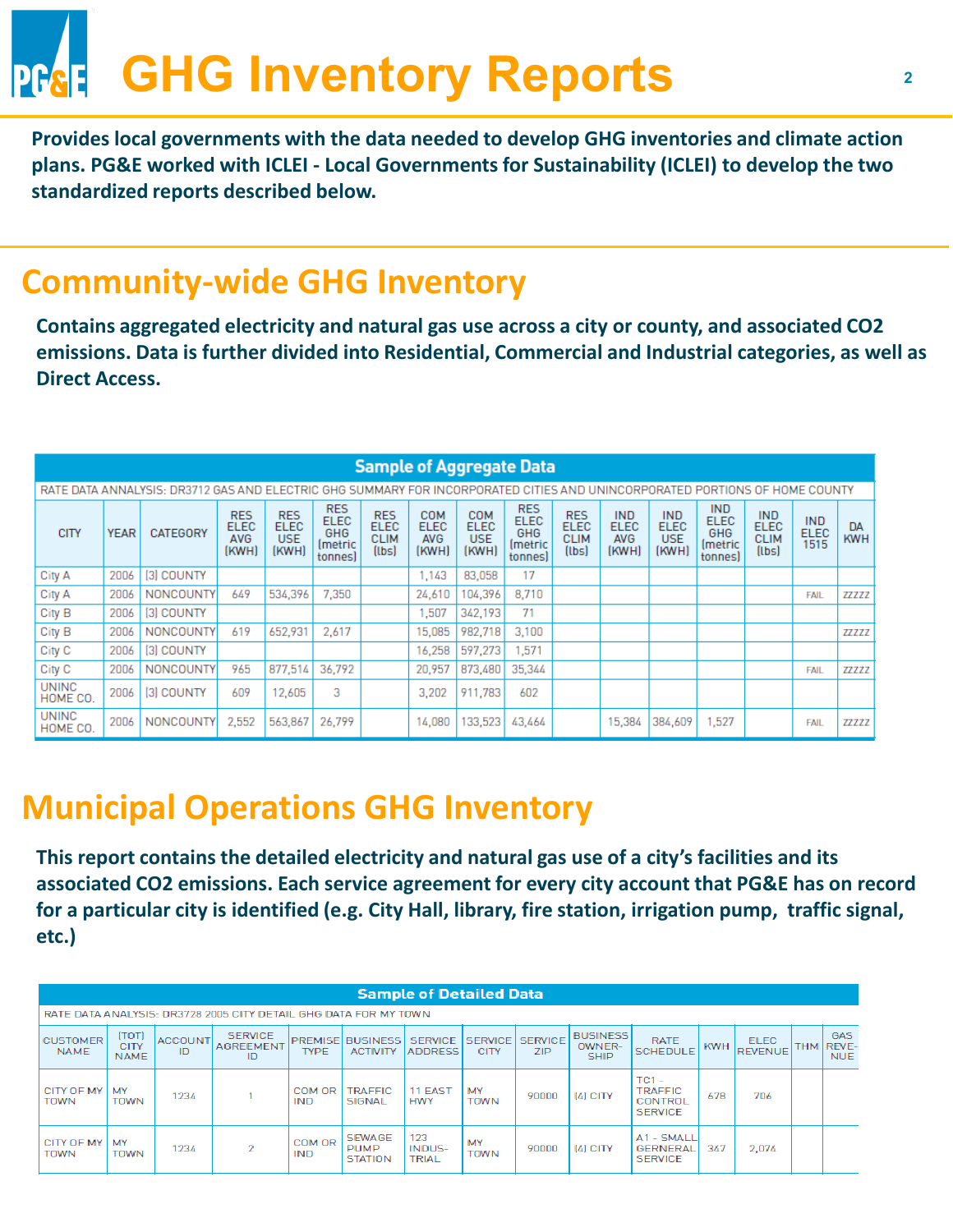## **Community Summary PG&E**

**The Community Summary is a two page data visualization containing key information about community energy usage.** 

**Understand trends in electricity, natural gas, and energy usage, as well as energy related emissions.** 

**Trends are categorized by residential and nonresidential customer usage.** 

**Find out more about participation in PG&E energy efficiency programs by type of technology.** 

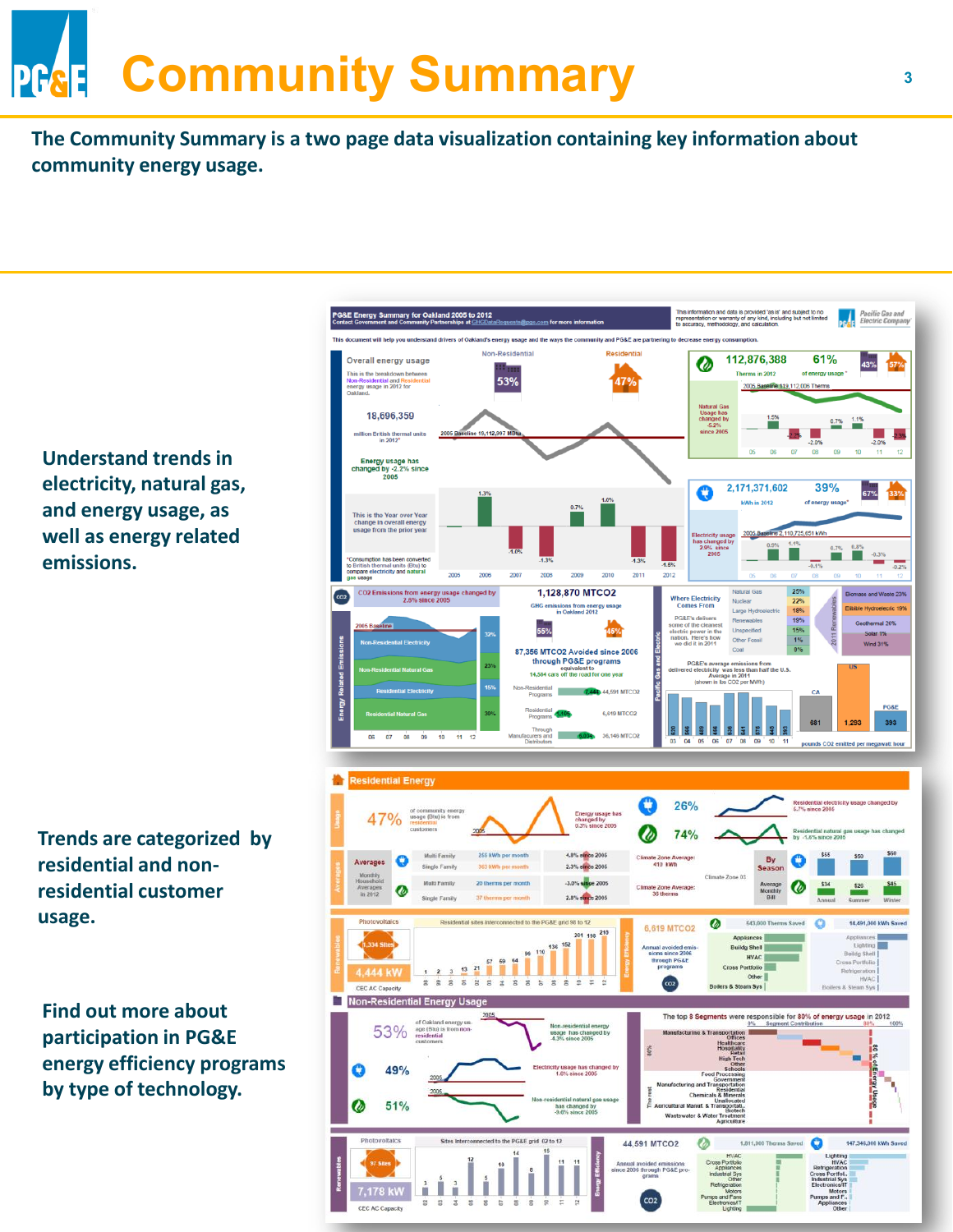## **Non-Residential Overview PR&E**

**Provides insights into how non-residential energy usage contributes to overall community greenhouse gas emissions. Understand the energy characteristics of different customer segments and zip codes.** 

**Understand how customer segments contribute to community energy usage and related emissions as well as characteristics and trends of each segment's energy usage and related emissions.** 



| Incorporated Citrus' BAMPLE - from Penalterial Degeneral Fenalty |   |                                  |             |                             |                |   |                                                                                                                                                 |                                             | <b>BELLEY</b><br><b>CALCULATION</b> |                                                                                                                                                                                                                                      |              | a little |               |             | in)                             | <b>C</b> 20 Hz      |             |
|------------------------------------------------------------------|---|----------------------------------|-------------|-----------------------------|----------------|---|-------------------------------------------------------------------------------------------------------------------------------------------------|---------------------------------------------|-------------------------------------|--------------------------------------------------------------------------------------------------------------------------------------------------------------------------------------------------------------------------------------|--------------|----------|---------------|-------------|---------------------------------|---------------------|-------------|
| <b>STORY OF THE STATE</b>                                        |   | <b>Louis Council of Chine</b>    |             |                             |                |   |                                                                                                                                                 | <b>Assessment Constitution Constitution</b> |                                     |                                                                                                                                                                                                                                      |              |          |               |             | Mark Dearborn (Service Age      |                     |             |
|                                                                  | m |                                  |             |                             | <b>STO</b>     | m |                                                                                                                                                 |                                             |                                     | ÷                                                                                                                                                                                                                                    | <b>STORY</b> | ═        |               |             |                                 |                     | <b>ISSN</b> |
| <b>Contract Contract Contract</b>                                |   | <b>COL</b><br>1,000              |             | <b>STATE STATE</b>          | <b>STATE</b>   |   | 1,000                                                                                                                                           |                                             | 18,000                              | <b>RUSSIA</b>                                                                                                                                                                                                                        | 1,810        |          | <b>COM</b>    | 0.000       | 4,881                           | <b>DOM:N</b>        | 10/11       |
| <b>Book</b>                                                      |   | the control and control and      |             |                             |                |   |                                                                                                                                                 |                                             |                                     | <b>All All And All And All And All And All And All And All And All And All And All And All And All And All And All And All And All And All And All And All And All And All And All And All And All And All And All And All And A</b> |              |          | <b>STATE</b>  | <b>TIME</b> | <b>TIME</b>                     | <b>COLL AND</b>     |             |
| <b>BULLER</b>                                                    |   | 101 121 121 131 131              |             |                             |                |   |                                                                                                                                                 | 12. In 13. 13. 13.                          |                                     |                                                                                                                                                                                                                                      |              |          |               |             |                                 | 120 121 131 131 131 |             |
| <b>Charles Card Calvard Made</b>                                 |   | 1971 - All Park, All Corporation |             |                             |                |   |                                                                                                                                                 |                                             |                                     | Alla, Jan. 1970                                                                                                                                                                                                                      |              |          |               |             | <b>STATE COLORS CARDS THING</b> |                     | -4.9        |
| <b>Silver</b>                                                    |   |                                  |             |                             |                |   | to the the field doesn't be desired to applie the selectories of the specializer designation<br>1-1 Fritan September por a base of 1 Fritan 200 |                                             |                                     |                                                                                                                                                                                                                                      |              |          |               |             | 100 120 120 120                 |                     | كالنب       |
| <b>NUMBER OF STREET</b>                                          |   | _____                            |             |                             |                |   |                                                                                                                                                 |                                             |                                     |                                                                                                                                                                                                                                      |              |          |               | _______     |                                 | --                  |             |
| <b>Ballyman</b>                                                  |   | the angle and control and        |             |                             |                |   |                                                                                                                                                 | on and                                      | the committee                       |                                                                                                                                                                                                                                      |              |          | 11.56         |             |                                 | 140 - 150 160 160   |             |
| <b>Service Control</b>                                           |   | m.                               | 30 10 10 10 |                             |                |   | <b>SHIP</b>                                                                                                                                     | <b>DOM:</b>                                 |                                     | 120-220-221                                                                                                                                                                                                                          |              |          | <b>COURSE</b> | 10,000      | <b>ASSISTENT</b>                |                     |             |
| <b>Service Council</b>                                           |   | <b>TELE</b><br><b>STO</b>        | <b>TIME</b> |                             | 100111-002     |   | 1,181                                                                                                                                           | <b>STO</b>                                  | <b>CONTRACTOR</b>                   | <b>STORY</b>                                                                                                                                                                                                                         | <b>ST</b>    |          | m             | ÷           | 10.                             | <b>STORY</b>        |             |
| <b>That they</b>                                                 |   | 10 10 10 11                      |             | A.                          | <b>Service</b> |   |                                                                                                                                                 | <b>SECTION</b>                              | 48, 18, 48,                         |                                                                                                                                                                                                                                      |              |          | <b>Life</b>   |             | 13.                             | m                   | 43          |
| <b>Stewart Commerce</b>                                          |   | 1011-1025                        | m           | m                           | an i           |   |                                                                                                                                                 | 25 TO 55 25 25                              |                                     |                                                                                                                                                                                                                                      |              |          |               | Allen Allen |                                 | Allen Auto          | 140         |
| <b>PERMIT</b>                                                    |   |                                  |             |                             |                |   |                                                                                                                                                 |                                             |                                     |                                                                                                                                                                                                                                      | ----         |          |               |             |                                 |                     |             |
| <b>BULLET</b>                                                    |   |                                  |             | and the control of the con- |                |   |                                                                                                                                                 |                                             |                                     |                                                                                                                                                                                                                                      |              |          |               |             |                                 |                     |             |
| <b>Consideration</b>                                             |   |                                  |             |                             |                |   |                                                                                                                                                 |                                             |                                     | <b>PERSONAL PROPERTY</b>                                                                                                                                                                                                             |              |          |               |             |                                 |                     |             |
| <b>Business</b>                                                  |   |                                  |             |                             |                |   |                                                                                                                                                 |                                             |                                     |                                                                                                                                                                                                                                      |              |          |               |             |                                 |                     |             |
| <b>STATISTICS</b>                                                |   | CONTRACTOR - 1974 - 1974 - 1974  |             |                             |                |   |                                                                                                                                                 | 400 P.M. (800 P.M. 1200                     |                                     |                                                                                                                                                                                                                                      |              |          |               | 32. 55. 55. |                                 | <b>SILLER</b>       | 1,000,000   |
| on police the contract them.                                     |   | $-20.35 - 10.42 - 10.42$         |             |                             |                |   |                                                                                                                                                 | 52, 52,                                     | $-100$                              |                                                                                                                                                                                                                                      |              |          | an.           | $-17 - 15$  |                                 | <b>SECURITY</b>     | an in       |

**See which technologies segments in your community have used to reduce their energy usage through PG&E energy efficiency programs.**